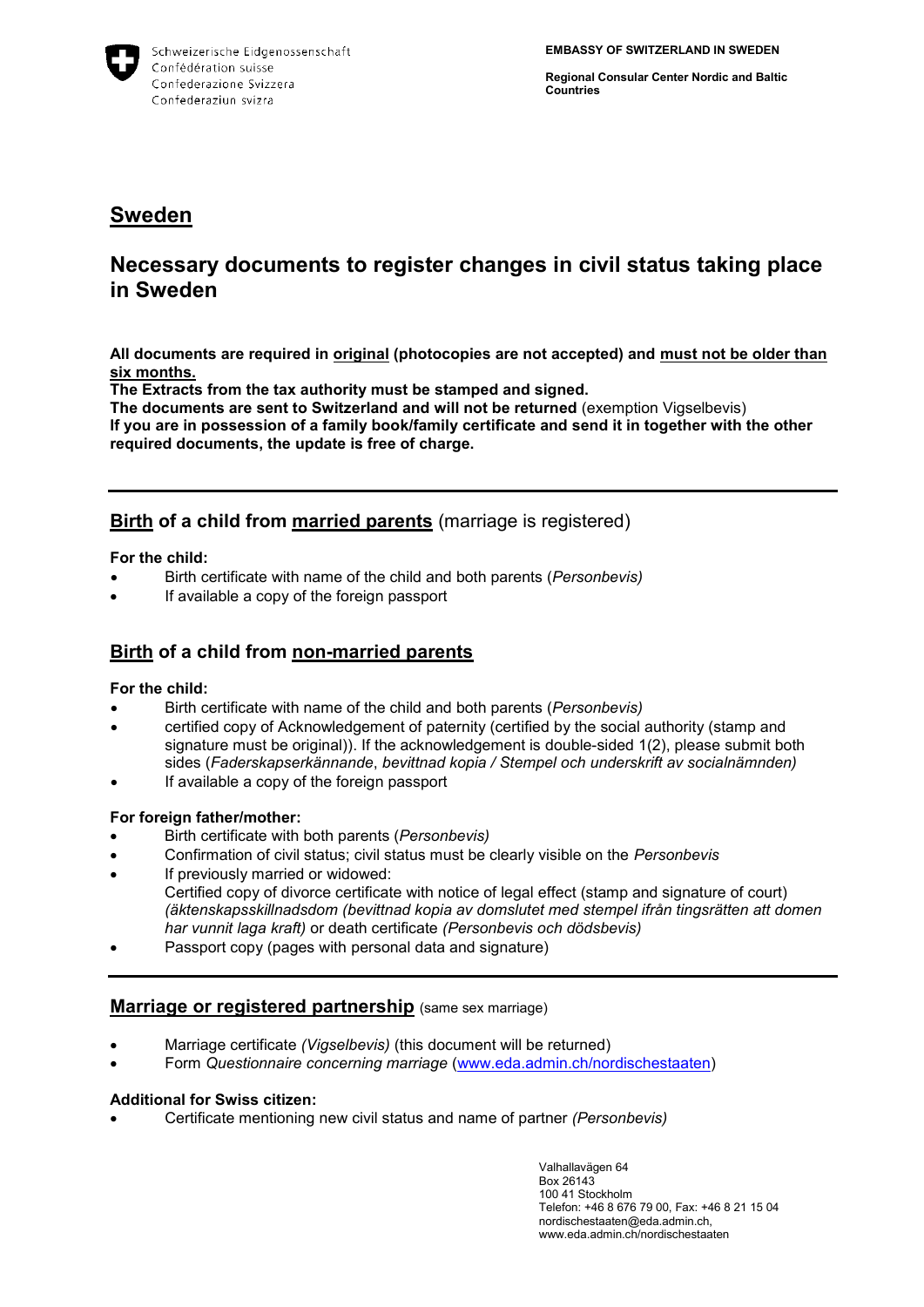- Certificate of change of name if applicable (*Registerutdrag namnändringen har blivit registrerat / tidigare namn, nuvarande namn och datum av namnändringen.* If you do not have this document, please order a Personbevis with a special note from the Swedish Tax Agency regarding your name *change (Personbevis med komplettering från Skatteverket angående tidigare namn, nuvarande namn och datum av namnändringen)*
- Passport copy (pages with personal data and signature)

## **Additional for non-Swiss partner:**

- Birth certificate with both parents (Personbevis)
- Certificate of civil status **before** and after the marriage (Personbevis with current civil status, including Partner and note about civil status before the marriage single, divorced or widowed) (*Personbevis med maka/make samt komplettering från Skatteverket angående civilstånd innan vigsel ogift, skild eller änka/änkling)*
- If previously married or widowed: Certified copy of divorce certificate with notice of legal effect (stamp and signature of court) *(äktenskapsskillnadsdom (bevittnad kopia av domslutet med stempel ifrån tingsrätten att domen har vunnit laga kraft)* or death certificate *(Personbevis och dödsbevis)*
- Certificate of change of name if applicable (*Registerutdrag namnändringen har blivit registrerat / tidigare namn, nuvarande namn och datum av namnändringen.* If you do not have this document, please order a Personbevis with a special note from the Swedish Tax Agency regarding your name *change (Personbevis med komplettering från Skatteverket angående tidigare namn, nuvarande namn och datum av namnändringen)*
- Passport copy (pages with personal data and signature)

## **Divorce**

- Certified copy of divorce certificate with notice of legal effect (stamp and signature of court) *(äktenskapsskillnadsdom (bevittnad kopia av domslutet med stempel ifrån tingsrätten att domen har vunnit laga kraft)*
- Personbevis of both partners after the divorce
- If the name has changed after the divorce an Extract from the tax authority, which confirms the registration of the change of name is also, needed (*Registerutdrag / namnändringen har blivit registrerat / tidigare namn, nuvarande namn och datum av namnändringen).* If you do not have this document, please order a *Personbevis* with a special note from the Swedish Tax Agency regarding your name *change (Personbevis med komplettering från Skatteverket angående tidigare namn, nuvarande namn och datum av namnändringen)*
- Form *Questionnaire concerning divorce* [\(www.eda.admin.ch/nordischestaaten\)](http://www.eda.admin.ch/nordischestaaten)
- Passport copy (pages with personal data and signature)

## **Death**

- Death certificate from the doctor or hospital and personbevis *(legalized copy of dödsbevis from the doctor or hospital (bevittnad kopia av Skatteverket) och Personbevis)*
- If the deceased person owned a Swiss passport or identity card, the documents must be returned for cancellation.

## **Change of name**

- Extract from the tax authority, which confirms the registration of the change of name (Registerutdrag / namnändring har blivit registrerat / tidigare namn, nuvarande namn och datum av namnändringen). If you do not have this document, please order a *Personbevis* with a special note from the Swedish Tax Agency regarding your name *change (Personbevis med komplettering från Skatteverket angående tidigare namn, nuvarande namn och datum av namnändringen)*
- Personbevis with additional remark about the change of name
- Passport copy (pages with personal data and signature)